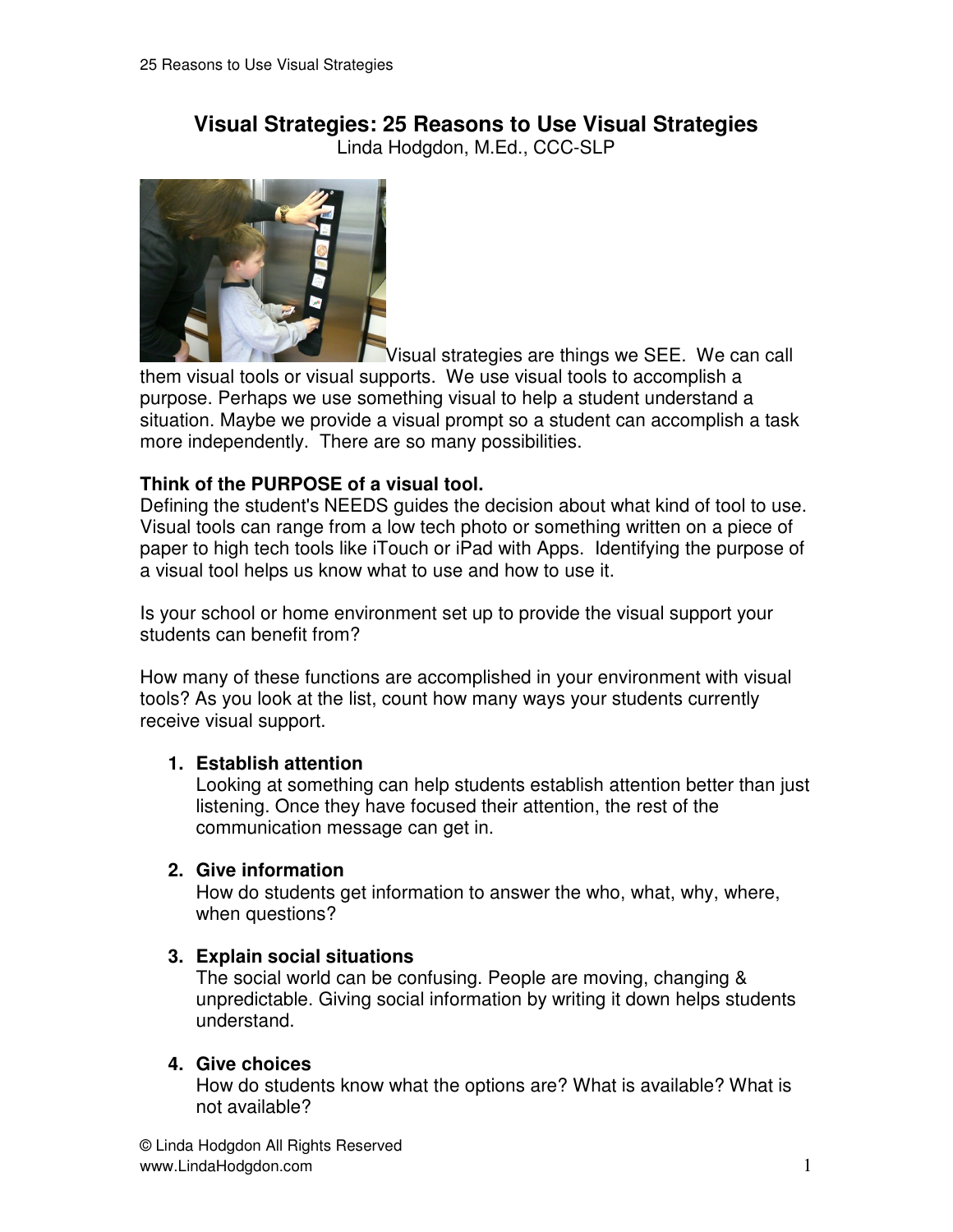## **5. Give structure to the day**

 Creating a schedule tells what is happening or what is not happening. Giving students the big picture reduces anxiety.

#### **6. Teach routines**

 Following multiple steps in a routine will be easier when the student can SEE what they are. They will learn a routine faster when they are guided with visual supports so they don't make a lot of mistakes.

#### **7. Organize materials in the environment**

 Where are the things we need? Is it clear where to put supplies away when it is clean up time?

#### **8. Organize the space in the environment**

 Can the student identify his own space to work or play or sit? Which parts of the environment can he use and which parts are "off limits?"

## **9. Teach new skills**

 Learning to operate a new toy or piece of equipment. Learning a new task or academic skill.

#### **10. Support transitions**

 Stopping one activity to start another. Moving from one environment to another. Anything that involves a shift or change.

#### **11. Stay on task**

 Remembering what the current activity is and staying involved with it until it is completed.

#### **12. Ignore distractions**

 Helping students consciously focus their attention on desired activities or interactions.

#### **13. Manage time**

 How long is 5 minutes or one hour? How much time is there before a transition in the schedule? Time is invisible. Timers and clocks turn time into something students can SEE.

#### **14. Communicate rules**

 People presume students know the rules. That is often not true. Perhaps they don't remember. Or they don't understand. Or they get too impulsive. Etc., etc.

## **15. Assist students in handling change**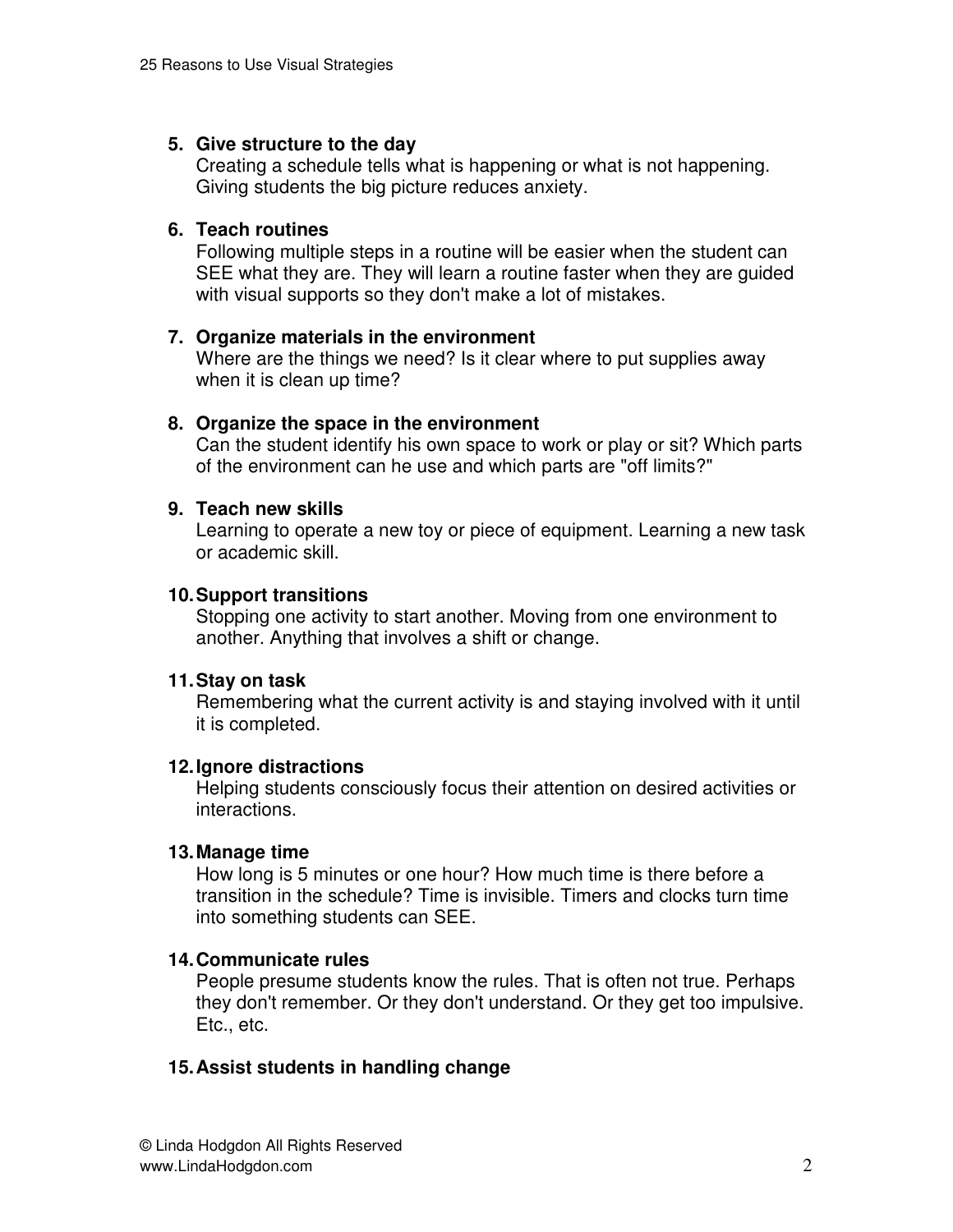Preparing for something that is going to change. Preparing students when something will be different from what they normally expect can prevent lots of problems.

## **16. Guide self-management**

 Students need to learn how to manage their behavior by making acceptable choices when they get anxious or encounter a problem.

## **17. Aid memory**

 Remembering what to do or when to do it. Remembering what something is called or what someone's name is. (Think about how many ways you provide cues for yourself!)

## **18. Speed up slow thinking**

 Some students have lots of information in their brains, but it takes them a very long time to access it. Visual cues can speed that process.

## **19. Support language retrieval**

 Did you ever have an experience where you know someone's name but you just can't remember it? Or you know what something is but can't recall the word? Once you hear it or see it you instantly remember. (The older we are, the worse it becomes!) Students can experience the same challenges in remembering.

## **20. Provide structure**

 Structure means organized and predictable. Strive for an environment that provides visual organization and information.

## **21. Learn vocabulary**

 Create a personal dictionary with pictures and words of important vocabulary: names of people, favorite toys or videos or activities or places. Students will learn that information when they can access it over and over.

## **22. Communicate emotions**

 Students demonstrate a variety of emotions with their actions. Translating those responses into pictures or written language gives an opportunity to explain, clarify or validate their experience.

# **23. Clarify verbal information**

 What I understood might not be what you meant. Making it visual helps clarify our conversation. It eliminates the confusion.

# **24. Organize life information**

 Think of phone numbers, calendars, cooking instructions, shopping lists, social security numbers, appointments, etc.